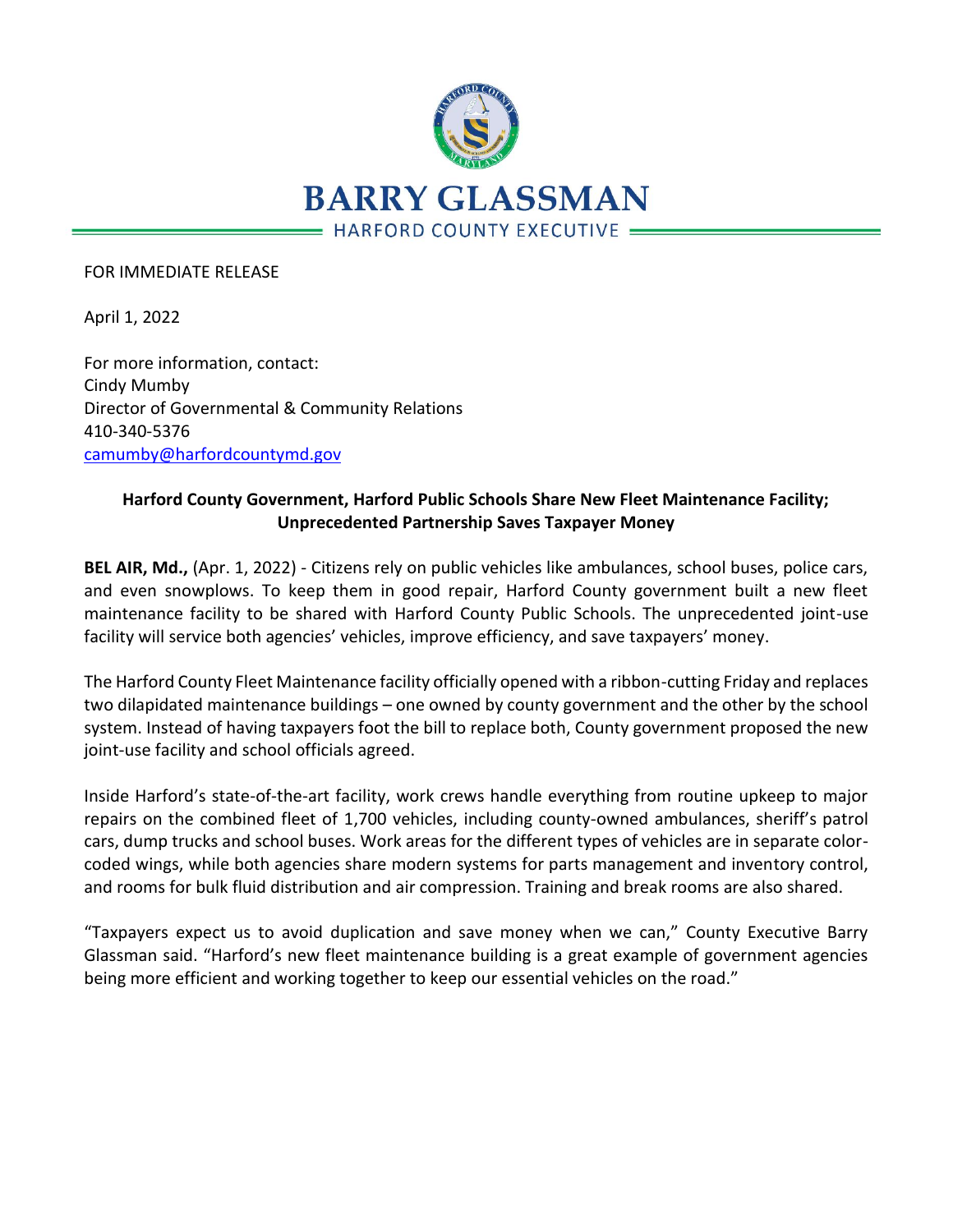

*Harford County officials cut the ribbon on a new joint-use facility in Bel Air to maintain county government and public school vehicles.*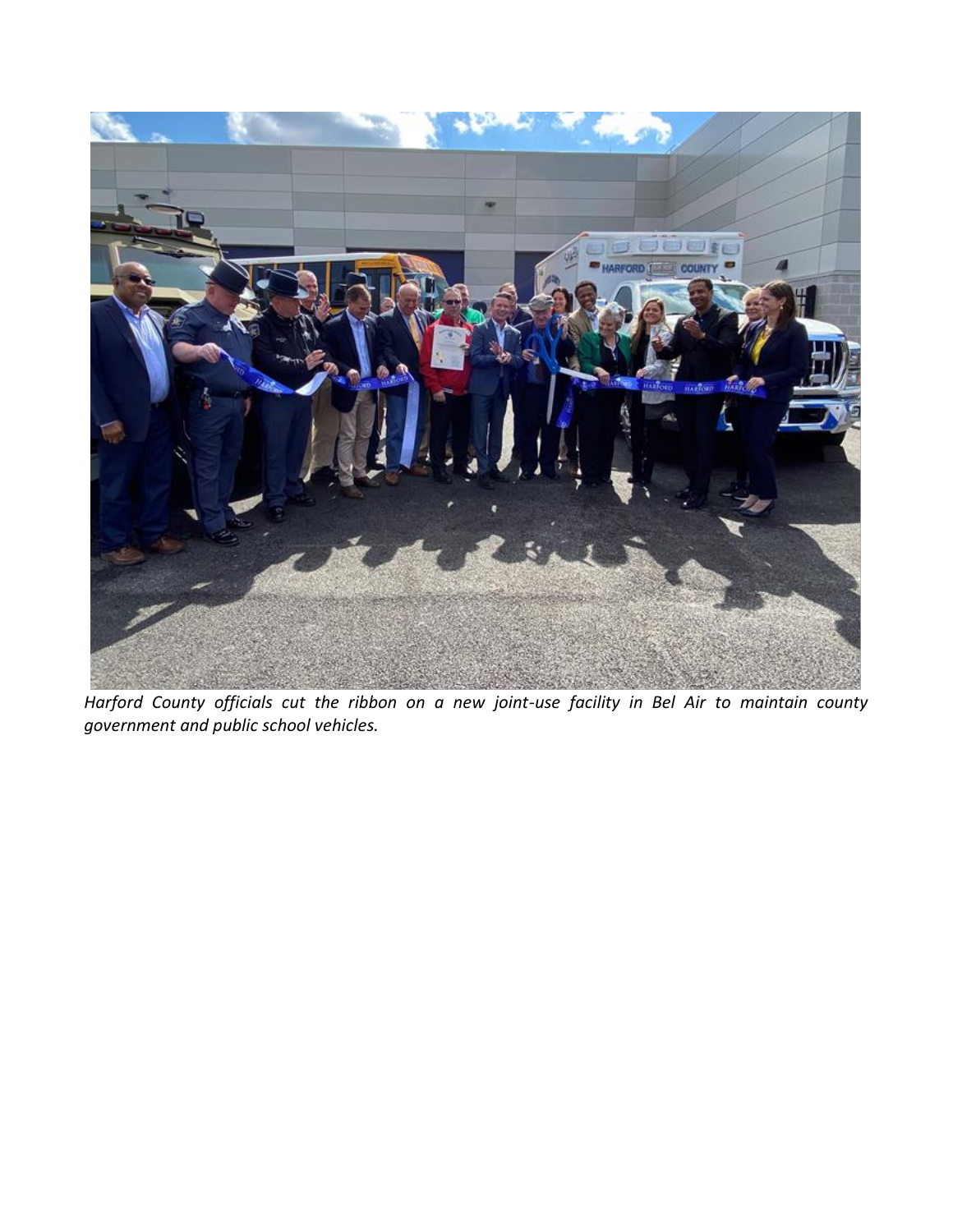

*County Executive Glassman standing next to a Harford County highways vehicle undergoing repairs.*